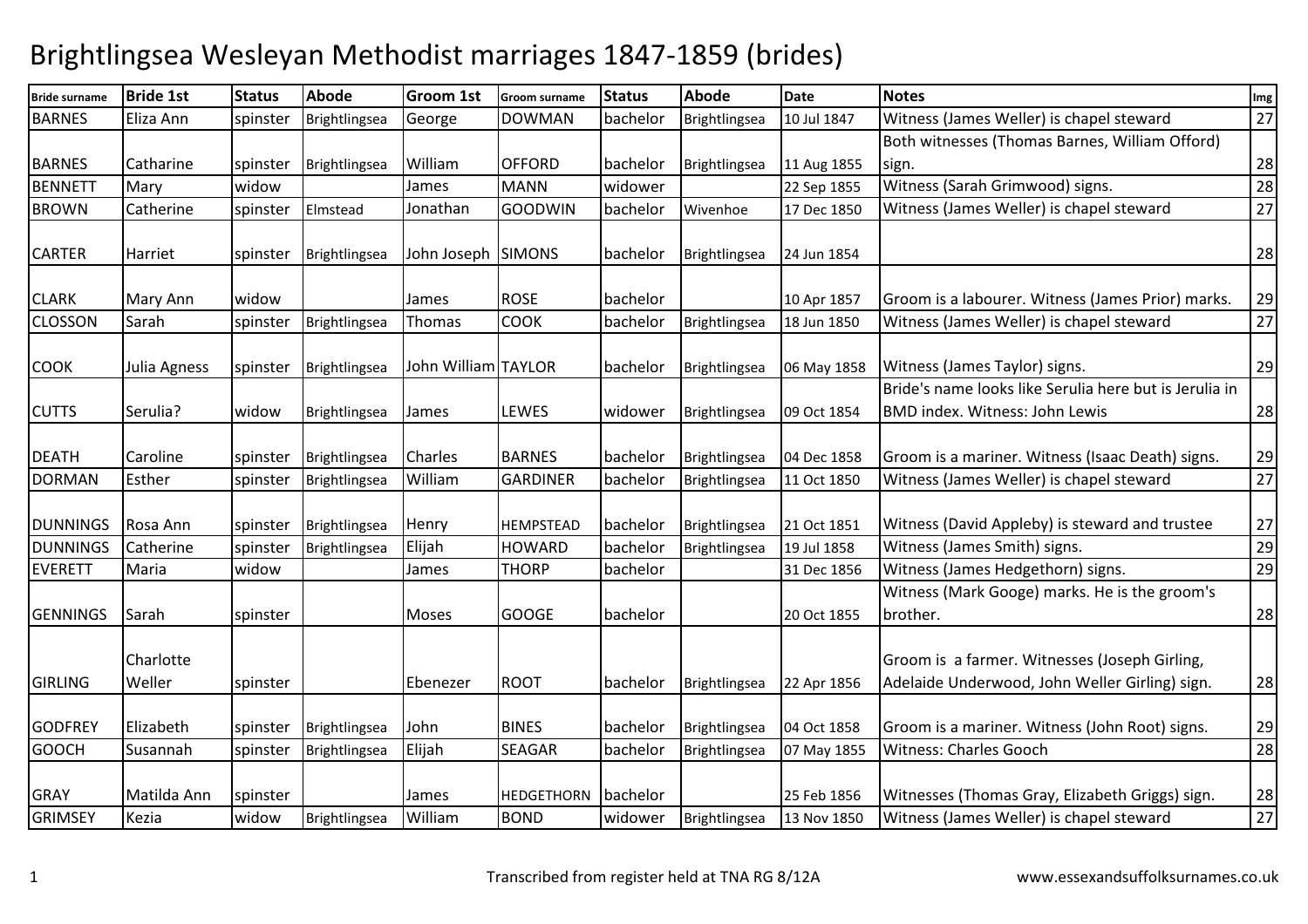## Brightlingsea Wesleyan Methodist marriages 1847-1859 (brides)

| <b>Bride surname</b> | <b>Bride 1st</b> | <b>Status</b> | <b>Abode</b>  | <b>Groom 1st</b> | Groom surname     | <b>Status</b> | <b>Abode</b>  | <b>Date</b> | <b>Notes</b>                                        | Img |
|----------------------|------------------|---------------|---------------|------------------|-------------------|---------------|---------------|-------------|-----------------------------------------------------|-----|
| <b>HANCE</b>         | Sarah            | widow         | Abberton      | William          | <b>SMITH</b>      | widower       | Abberton      | 18 Sep 1855 | Witness (George Runnicles) signs.                   | 28  |
| <b>HARRISS</b>       | Susan            | spinster      | Brightlingsea | Henry            | <b>WOLVETT</b>    | bachelor      | Brightlingsea | 07 Aug 1848 | Witness (James Weller) is chapel steward            | 27  |
| <b>HAWKINS</b>       | Ester            | spinster      | Brightlingsea | Edward           | <b>RICHARDSON</b> | bachelor      | Brightlingsea | 14 Jul 1855 | Witness: Henry Hawkins                              | 28  |
|                      |                  |               |               |                  |                   |               |               |             | Witnesses sign. Witnesses: Jessey [Russel or        |     |
| <b>HOBDEN</b>        | Lucy             | spinster      | Brightlingsea | Isaac            | <b>ORMON</b>      | bachelor      | Brightlingsea | 07 May 1856 | Ruffel?], Emma Lucy Woodly                          | 29  |
| <b>IVES</b>          | Margaret         | spinster      | Brightlingsea | Anthony          | <b>ALMOND</b>     | bachelor      | Brightlingsea | 31 May 1851 | Witness (James Weller) is chapel steward            | 27  |
| <b>JEFFERIES</b>     | Eliza            | spinster      | Brightlingsea | William          | LEE               | bachelor      | Brightlingsea | 09 Feb 1850 | Witness (James Weller) is chapel steward            | 27  |
|                      |                  |               |               |                  |                   |               |               |             | Groom is a mariner. Witnesses (Mark & Sarah         |     |
| <b>JENNINGS</b>      | Mary Ann         | spinster      | Brightlingsea | Robert           | <b>FRANCIS</b>    | bachelor      | Brightlingsea | 24 Sep 1859 | Googe) mark.                                        | 30  |
|                      |                  |               |               |                  |                   |               |               |             | Witness (James Weller) is chapel steward and        |     |
| <b>KING</b>          | Emma             | spinster      | Brightlingsea | William          | <b>RAYNER</b>     | bachelor      | Brightlingsea | 11 May 1854 | trustee                                             | 28  |
| <b>LEE</b>           | Lucy             | spinster      | Brightlingsea | Daniel           | <b>FIELDGATE</b>  | bachelor      | Brightlingsea | 30 Oct 1848 | Witness (James Weller) is chapel steward            | 27  |
| LEE                  | Charlotte        | spinster      | Brightlingsea | Daniel           | <b>TAYLOR</b>     | bachelor      | Brightlingsea | 12 Jun 1851 | Witness (James Weller) is chapel steward            | 27  |
| LOCK                 | Elizabeth        | widow         |               | Thomas           | <b>COOK</b>       | bachelor      |               | 29 Sep 1856 | Witness (James Austin) marks.                       | 29  |
| <b>MOLES</b>         | Emma             | widow         | Brightlingsea | James            | <b>IVES</b>       | bachelor      | Brightlingsea | 12 Jun 1855 | <b>Witness: Mary Ann Ives</b>                       | 28  |
| <b>NORTON</b>        | Jemima           | spinster      | Brightlingsea | Thomas           | SAWYER            | widower       | Brightlingsea | 12 Jun 1851 | Witness (James Weller) is chapel steward            | 27  |
| <b>PATRICK</b>       | Mary Ann         | widow         | Brightlingsea | Charles          | <b>CHAPLAIN</b>   | widower       | Brightlingsea | 01 Aug 1849 | Witness (James Weller) is chapel steward            | 27  |
|                      |                  |               |               |                  |                   |               |               |             |                                                     |     |
| <b>PATRICK</b>       | Sarah Ann        | spinster      | Brightlingsea | Samuel           | LUNGLEY           | bachelor      | Brightlingsea | 30 Oct 1858 | Groom is a mariner. Witness (James Pattrick) signs. | 29  |
|                      |                  |               |               |                  |                   |               |               |             | Witnesses (Thomas Peggs, James Weller) sign.        |     |
| <b>RICHES</b>        | Susannah         | spinster      |               | John             | WELLUM            | bachelor      |               | 24 Oct 1855 | Witness 2 is the chapel steward                     | 28  |
| <b>ROOT</b>          | Lucy             | spinster      | Brightlingsea | Charles          | <b>BOCKIN</b>     | bachelor      | Brightlingsea | 20 Mar 1850 | Witness (James Weller) is chapel steward            | 27  |
|                      |                  |               |               |                  |                   |               |               |             | Witness (James Weller) is chapel steward and        |     |
| SADLER               | Elizabeth        | spinster      | Brightlingsea | Henry            | <b>WHITE</b>      | bachelor      | Brightlingsea | 30 Sep 1854 | trustee                                             | 28  |
|                      |                  |               |               |                  |                   |               |               |             | Witness 1 (John William Taylor) marks, witness 2    |     |
| SADLER               | Ann Maria        | spinster      | Brightlingsea | George           | <b>HARVEY</b>     | bachelor      | Brightlingsea | 07 Jul 1856 | (Hannah Cant) signs.                                | 29  |
|                      |                  |               |               |                  |                   |               |               |             |                                                     |     |
| SANSOM               | Elizabeth        | widow         | Brightlingsea | John Daniel      | <b>BARNES</b>     | widower       | Brightlingsea | 15 Jul 1848 | Witness (James Weller) is chapel steward            | 27  |
|                      |                  |               |               | Henry            |                   |               |               |             |                                                     |     |
| <b>SEAGERS</b>       | <b>Emma Mary</b> | spinster      | Brightlingsea | George           | <b>COX</b>        | bachelor      | Brightlingsea | 25 Dec 1858 | Groom is a mariner.                                 | 29  |
|                      |                  |               |               |                  |                   |               |               |             |                                                     |     |
| <b>SEGERS</b>        | Mary             | spinster      |               | George           | <b>ORMAN</b>      | bachelor      |               | 30 Dec 1856 | Groom is a mariner. Witness (Elijah Segers) signs.  | 29  |